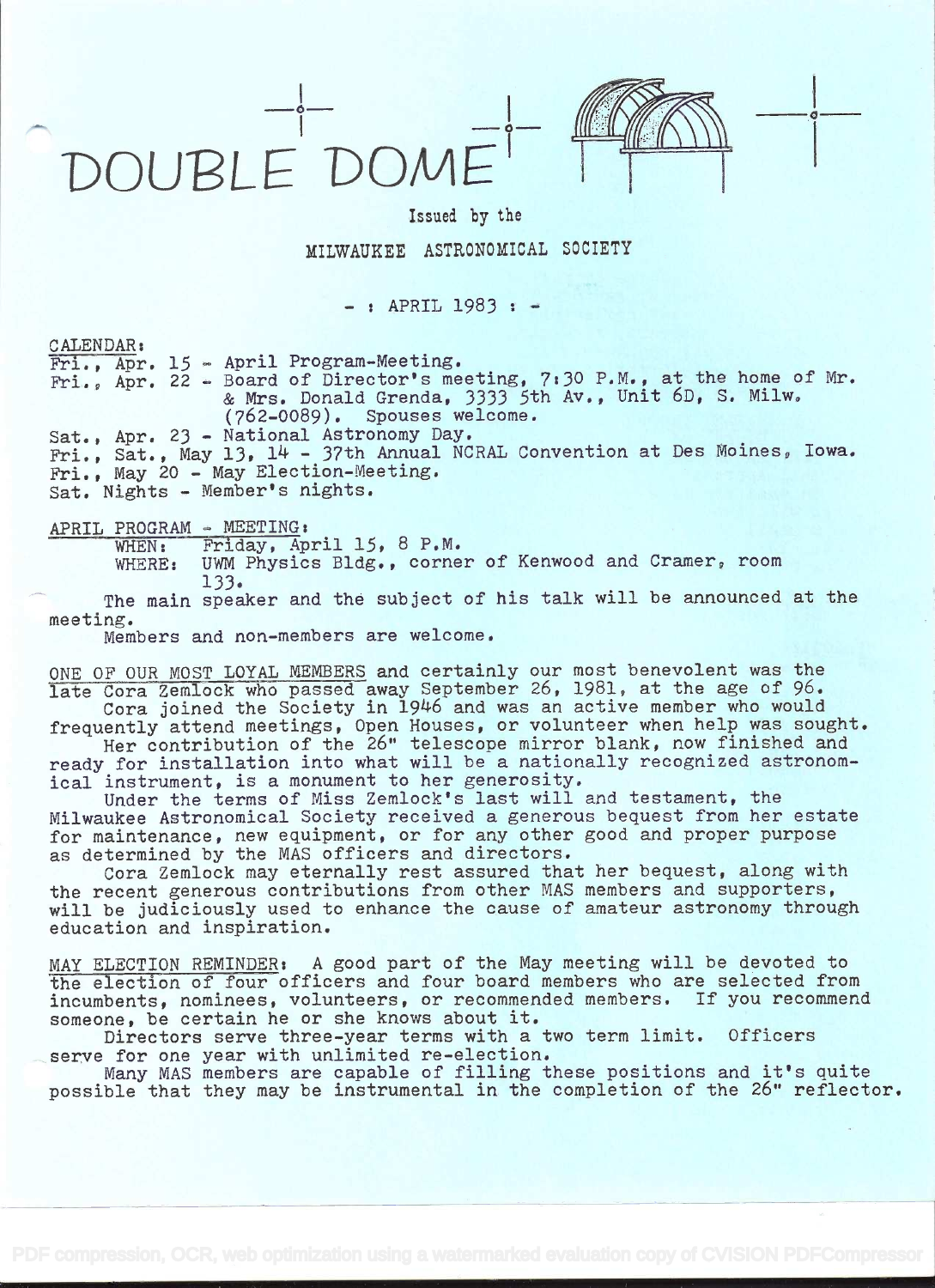THE 37th ANNUAL CONVENTION of the North Central Region of the Astronomical League (NCRAL) hosted by the Des Moines Astronomical Society, will take place May 13 and 14 at the Best Western Inn in Ankeny, Iowa, just off the I-35 Exit about 4 miles north of I-80. Ankeny is about 4 miles north of Des Moines, and approximately 370 miles from Milwaukee.

Attendees will enjoys and soff a soliday in

- o Paper sessions.
- o Observing through the 8" refractor at Drake University.
- <sup>o</sup>A Bar-B-Q dinner at Ashton-Wildwood Park followed by observing through 8", 12.5", and 16" reflectors,
- o Astrophoto, astroart, telescope and equipment fairs.
- o Three principal speakers. For complete information and registration forms, write Jeffrey R. Lewis, 31+07 SE 18th Court, Des Moines, Iowa 50320.

A HARLOW SHAPLEY LECTURE, "Matter Between the Stars" will be presented by Helene R. Dickel of the Univ. of Illinois Astronomy Dept. Thurs,, April 14,82 at 8 P.M. in the Marquette Univ. Todd Wehr Chemistry Bldg., CH 100 (on the 11 West Mall approximately 1 block south of 14th & Wisconsin Ave.).

In what promises to be an interesting talk, highly qualified Prof. . JEE Dickel will show that the space between stars is not a vacuum but is filled with a small amount of hydrogen and various contaminating atoms and mole. cules. This material forms giant clouds that are violently active, förming stars, bursting, or behaving chaotically.

DAVID EICHER of Milwaukee is our newest member. He will be introduced at the April meeting. the April meeting.

APOLOGIES: Last month's new member William Dedtrosian should have been introduced as William Bedrosian. **PUO RO EMO** 

THERE WILL BE A PUBLIC OPEN HOUSE at the MAS observatory Sat. evening, April 23, to observe National Astronomy Day. A short talk and slide presentation at 8 P.M. and viewing through the 'scopes, if the weather uperl cooperates, will be featured.

Volunteers to operate telescopes, guide, and attend the parking lot are needed. Call Pres. Frank Roldan at 344-2354 if you can help.

OBSERVATORY NEWS: The 26" telescope polar axis shaft is ground and ready in for installation. Castings for the declination bearing flanges are ready<sup>101</sup> for someone to machine. Call G. Samolyk if you can do this or know whose as can. John Asztalos will soon be going to Arizona to pick up the mirror!

Good, thorough police work has resulted in the apprehension and arrest of the thieves and vandals who broke into the "A" building last July causing senseless damage and the theft of money and pieces of our meteor and satellite exhibit. The Russian Sputnik satellite fragments that were found in and near Manitowoc many years ago will be returned to the Society. Is snow

| the second control of the control of the second control of the second control of the second control of the second control of the second control of the second control of the second control of the second control of the secon |  |
|--------------------------------------------------------------------------------------------------------------------------------------------------------------------------------------------------------------------------------|--|
| PEAK DATE & TIME SYONE SIS MOON ALBOYS PEAK RATE/HRS<br>METEOR SHOWERS:                                                                                                                                                        |  |
| Lyrids No. Thu., Apr. 21 3:30 A.M. Assilst Qtr. 18. 87070915                                                                                                                                                                   |  |
| Wed., May 4 3 3 A.M. Case Last Qtr. They are 118 syres<br>Eta Aquarids                                                                                                                                                         |  |
| Best viewing is between midnight and dawn. Peak rate may occur a day                                                                                                                                                           |  |
| or two before or after maximum. On any normal night, an observer should are                                                                                                                                                    |  |
| see between 5 and 10 meteors per hour.                                                                                                                                                                                         |  |